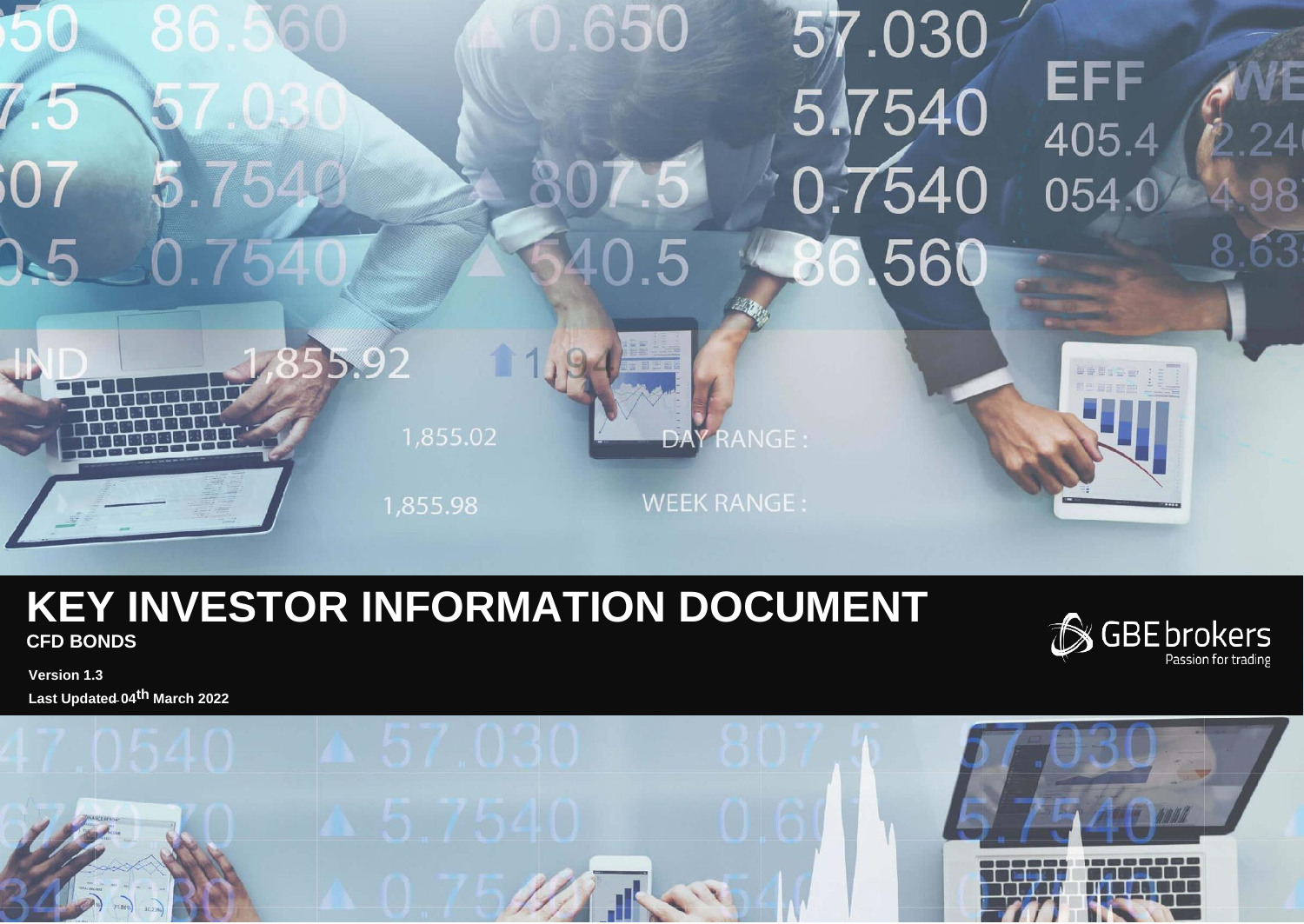## **SGBE brokers**

### **KEY INVESTOR INFORMATION DOCUMENT - CFD BONDS**

#### **Purpose**

This document provides you with key information about this investment product. It is not marketing material. The information is required by law to help you understand the nature, cost, risks, and rewards of this product an help you compare it with other products.

#### **Product**

Contract for Difference on Bonds. The Manufacturing of this product is GBE Brokers LTD. Contact us on +357 (25) 28 17 36 for more information. GBE Brokers Ltd. Is regulated by the Cyprus Securities and Exchange Commission (CySEC). This Key Information Document was first published on 21<sup>st</sup> of December 2017 as "Key Information Documents CFD Indices, Commodities, Shares, Metals, Cryptocurrencies, Bonds".

#### **Alert**

**You are about to purchase a product that is not simple and may be difficult to understand.**

#### **What is this product?**

#### **Type**

This is a 'Contract for Difference' ("CFD"). It allows you an indirect (also described as "synthetic") exposure to an underlying instrument being Bonds. You will have no direct interest in the underlying product/financial Accordingly, you can make gains or suffer losses as a result of price or value movements in relation to the underlying product or financial instrument to which you have the indirect exposure. Visit [www.gbebrokers.com](http://www.gbebrokers.com/) for f information in relation to the CFDs on Bonds available.

#### **What is a CFD on forex?**

GBE Brokers may offer CFDs on different underlying instruments. In this case it is a CFD linked to the price of a Bonds.

#### **Objectives**

The objective of trading a CFD is to gain exposure to movements related to a financial product, benchmark, or instrument without owning it. Your return depends on the size of the performance (or movement) of the underlying instrument and the size of your position.

For example, if you believe the value of a Bond is going to increase, you would buy a number CFDs ("going long') with the intention to later sell them when they are at a higher value. The difference between the buy price a your subsequent sell price would equal to your profit, minus any relevant costs (detailed below). If you think the value of a Bond is going to decrease, you would sell a number of CFDs ("going short") at a specific value, expecting to later buy them back at a lower value than you previously agreed to sell them for, resulting in GBE Brokers paying you the difference, minus any relevant costs (detailed below).

However, if the underlying instrument moves in the opposite direction, and your position is closed, you would owe GBE brokers for the amount of loss you have incurred (together with any costs). This product is commonly traded on margin. Margin refers to the use of a small amount of capital to support an investment of a larger exposure. Please note that margin trading requires extra caution, because whilst you can realize large profits if price moves in your favor, you risk extensive losses if the price moves against you. More information about margin trading can be foun[d here.](https://gbebrokers.com/documents/product_specifications.pdf)

#### **Intended retail investor**

Trading in this product will not be appropriate for everyone. The product would most commonly be utilized by persons who want to generally gain short term exposures to financial instruments/markets; are using (trading with money which they can afford to lose; have a diversified investment and savings portfolio; have a high-risk tolerance; and understand the impact of and risks associated with margin trading.

#### **Term**

CFDs on Bonds are execution only products and generally therefore have no fixed or suggested maturity date. It is up to you to open and close your position, however your position will only be kept open to the extent that y have available margin, and you will receive a stop out when your margin level falls between the close out level. Specific information on each underlying investment option can be found [here.](https://gbebrokers.com/documents/product_specifications.pdf)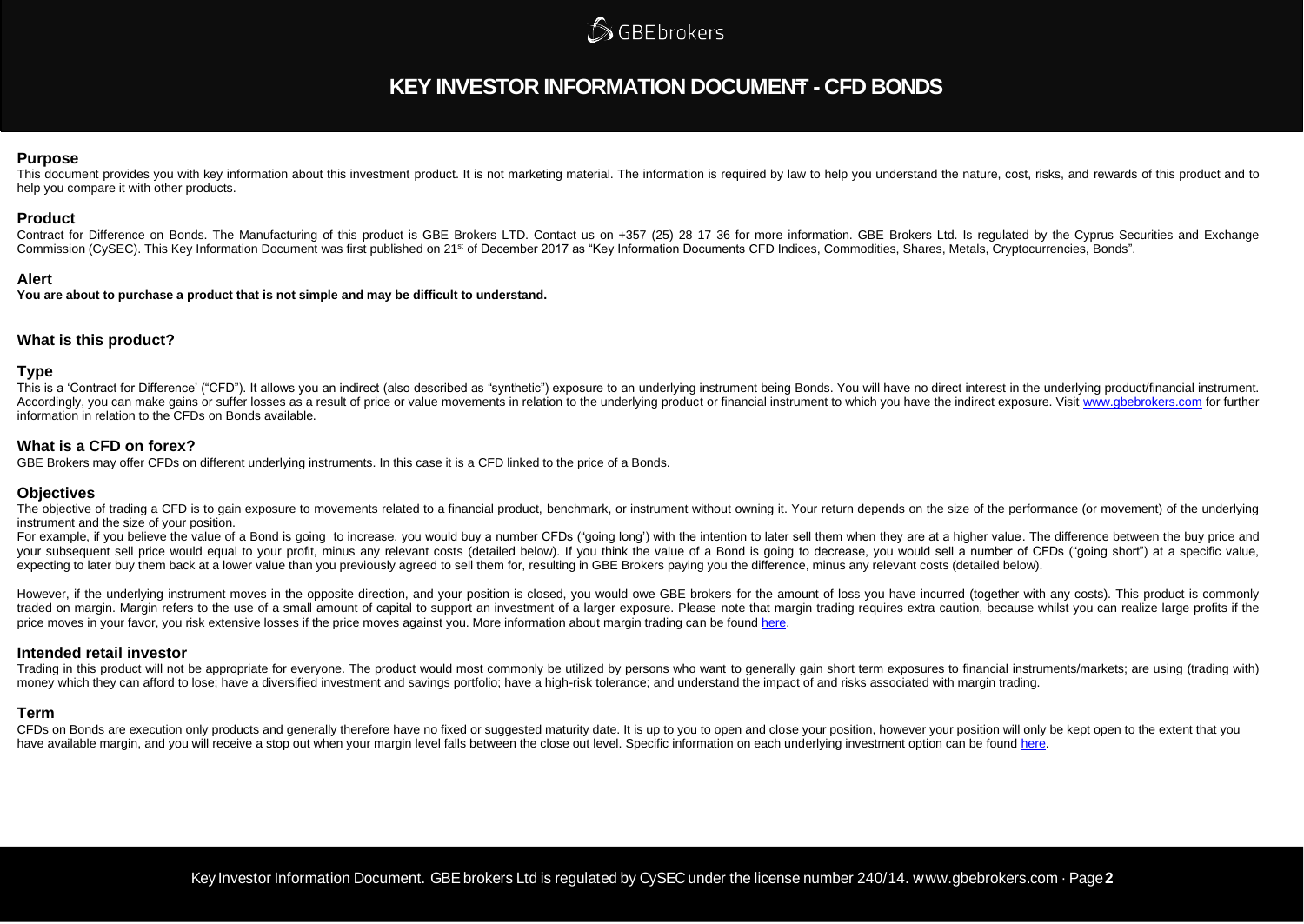

## **KEY INVESTOR INFORMATION DOCUMENT - CFD BONDS**

#### **What are the risks and what could I get in return?**

| <b>Risk Indicator</b> |   |   |  |   |   |                  |
|-----------------------|---|---|--|---|---|------------------|
|                       | 2 | 3 |  | 5 | 6 |                  |
| <b>LOW RISK</b>       |   |   |  |   |   | <b>HIGH RISK</b> |

The summary risk indicator is a guide to the level of risk of this product compared to other products. It shows how likely itis that the investor will lose money because of movements in the markets. We have classified this product as 7 out of 7, which is the highest risk class. This rates the potential losses from future performance at a very high level. Be aware of currency risk. You may receive payments in a different currency, so the final return you will get depends on the exchange rate between the two currencies. This risk is not considered in the indicator shown above. Trading risks are magnified by leverage the total loss may be up to your total amount invested. Values may fluctuate significantly in times of high volatility or market/economic uncertainty; such swings are even more significant if your positions are leveraged and may also adversely affect your position. As a result, Margin calls may be made quickly or frequently, and in the event of default, your positions may be closed out and losses may be realized. Trade

only after you have acknowledged and accepted the risks. You should carefully consider whether trading in leveraged products is appropriate for you.

#### **Performance scenarios**

The scenarios shown illustrate how your investment could perform. You can compare them with the scenarios of other products. The scenarios presented are an estimate of future performance based on evidence from the past on how the value of this investment varies and are not an exact indicator. What you get will vary depending on how the market performs and how long you hold the CFD. The stress scenario shows what you might get back in extreme market circumstances, and it does not consider the situation where we are not able to pay you.

The following assumptions have been used to create the scenarios in Table 1:

| <b>Bond CFD (held intraday)</b>            |                             |       |  |  |
|--------------------------------------------|-----------------------------|-------|--|--|
| <b>Bond opening price:</b>                 |                             | 2,500 |  |  |
| Trade size (per CFD):                      | TS                          |       |  |  |
| Margin %:                                  | M                           | 10%   |  |  |
| Margin Requirement (€):                    | $MR = P \times TS \times M$ | €250  |  |  |
| Notional value of the trade $(\epsilon)$ : | $TN = MR/M$                 | €2500 |  |  |

#### **Table 1**

| <b>LONG</b><br>Performance scenario | <b>Closing price (inc.</b><br>spread) | <b>Price</b><br>change | <b>Profit/loss</b> | <b>SHORT</b><br><b>Performance scenario</b> | <b>Closing price (inc.</b><br>spread) | <b>Price</b><br>change | <b>Profit/loss</b> |
|-------------------------------------|---------------------------------------|------------------------|--------------------|---------------------------------------------|---------------------------------------|------------------------|--------------------|
|                                     |                                       |                        |                    |                                             |                                       |                        |                    |
| Favorable                           | 2,538                                 | $1.5\%$                | € 37.50            | Favorable                                   | 2,538                                 | $-1.5%$                | € 37.50            |
| <b>Moderate</b>                     | 2,513                                 | 0.5%                   | € 12.50            | <b>Moderate</b>                             | 2,513                                 | $-0.5%$                | € 12.50            |
| <b>Unfavorable</b>                  | 2,463                                 | $-1.5%$                | $-637.50$          | <b>Unfavorable</b>                          | 2,463                                 | 1.5%                   | $-637.50$          |
| <b>Stress</b>                       | 2,375                                 | $-5.0%$                | -€ 125.00          | <b>Stress</b>                               | 2,375                                 | 5.0%                   | $-6125.00$         |

The figures shown include all the costs of the product itself. If you have been sold this product by someone else or have a third party advising you about this product, these figures do not include any cost that you pay to Market developments in the future cannot be accurately predicted. The scenarios shown are only an indication of some of the possible outcomes based on recent returns. Actual returns could be lower.

#### **What happens if GBE Brokers is unable to pay out?**

GBE Brokers Ltd. Is a member of the Investor Compensation Fund ("ICF") for the Clients of Cyprus Investments Firms ("CIFs"), under the Provision of Investment Services, the Exercise of Investment Activities, the Operation Regulates Markets and Other Related Matters Law 144(I)/2007, as subsequently amended from time to time ("the Law"). Detailed information can be foun[d here](https://gbebrokers.com/about-gbe-brokers/legal-documentation/)